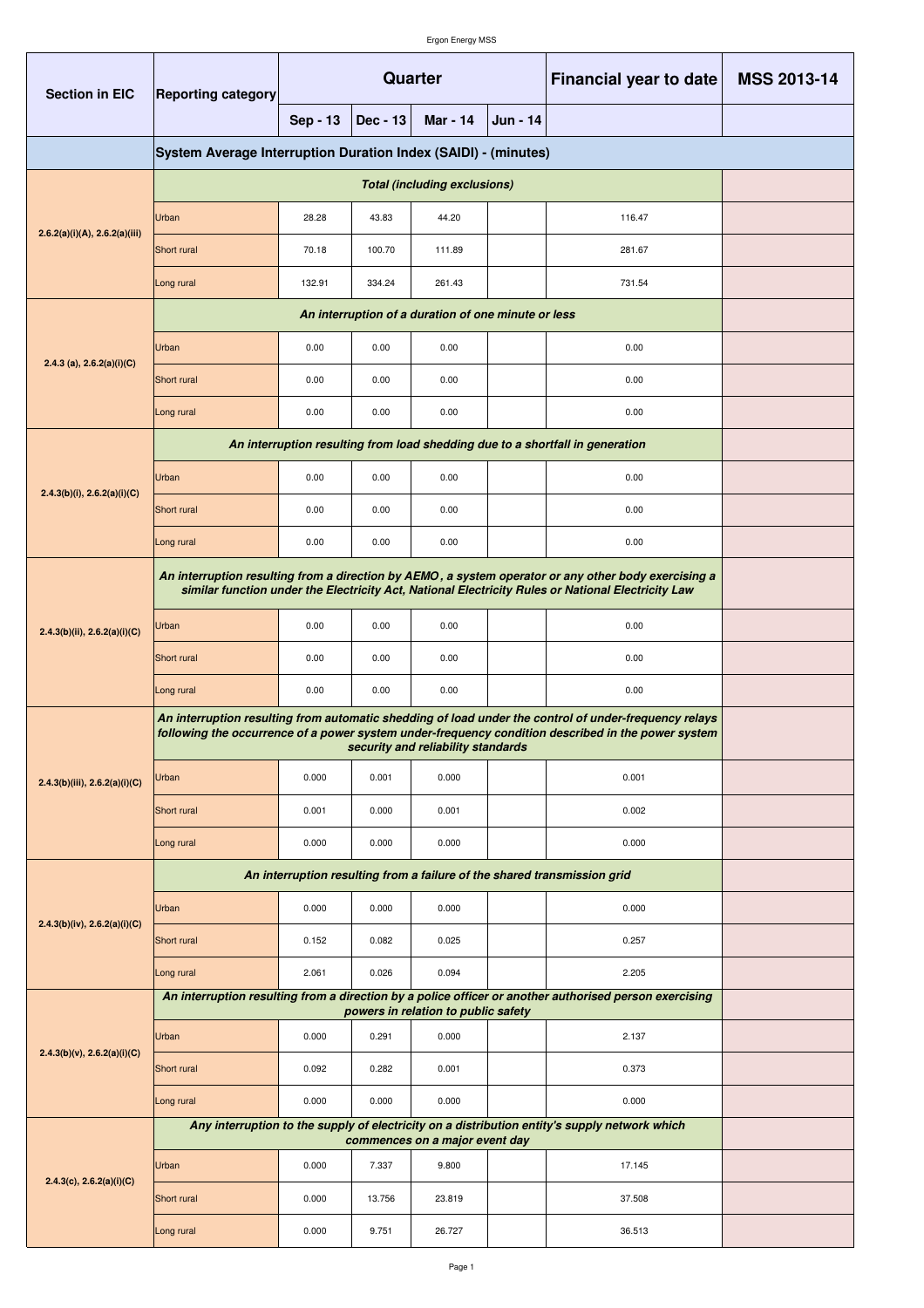## Ergon Energy MSS

| 2.4.3(d), 2.6.2(a)(i)(C)           | An interruption caused by a customer's electrical installation or failure of that electrical installation |        |        |        |        |  |
|------------------------------------|-----------------------------------------------------------------------------------------------------------|--------|--------|--------|--------|--|
|                                    | Urban                                                                                                     | 0.368  | 0.443  | 0.753  | 1.569  |  |
|                                    | Short rural                                                                                               | 0.581  | 1.085  | 0.948  | 2.510  |  |
|                                    | Long rural                                                                                                | 0.884  | 1.255  | 1.468  | 3.656  |  |
| 2.6.2(a)(iii)                      |                                                                                                           |        |        |        |        |  |
|                                    | Urban                                                                                                     | 0.369  | 8.072  | 10.55  | 20.85  |  |
|                                    | Short rural                                                                                               | 0.826  | 15.205 | 24.79  | 40.65  |  |
|                                    | Long rural                                                                                                | 2.945  | 11.032 | 28.29  | 42.37  |  |
| $2.6.2(a)(i)(B)$ , $2.6.2(a)(iii)$ |                                                                                                           |        |        |        |        |  |
|                                    | Urban                                                                                                     | 27.91  | 35.76  | 33.64  | 95.62  |  |
|                                    | Short rural                                                                                               | 69.35  | 85.50  | 87.09  | 241.02 |  |
|                                    | Long rural                                                                                                | 129.97 | 323.20 | 233.14 | 689.16 |  |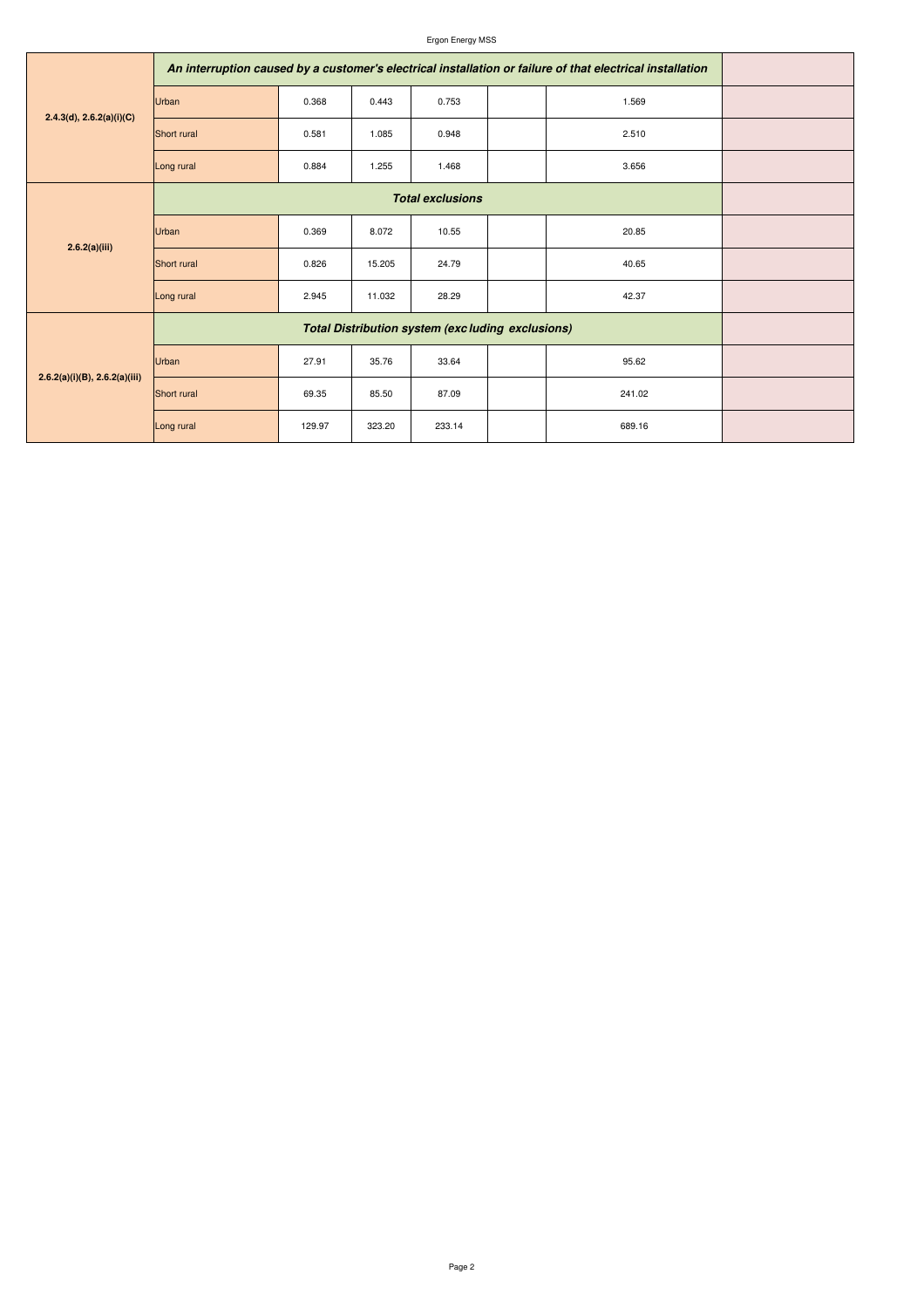|                                                                |                                                                                                                                                                                                             |                                                |       | Quarter                        |  | <b>Financial year to date</b>                                                                 | <b>MSS 2013-14</b> |  |
|----------------------------------------------------------------|-------------------------------------------------------------------------------------------------------------------------------------------------------------------------------------------------------------|------------------------------------------------|-------|--------------------------------|--|-----------------------------------------------------------------------------------------------|--------------------|--|
| <b>Section in EIC</b>                                          | <b>Reporting category</b>                                                                                                                                                                                   | Sep - 13<br>$Dec - 13$<br>Mar - 14<br>Jun - 14 |       |                                |  |                                                                                               |                    |  |
| System Average Interruption Frequency Index (SAIFI) - (number) |                                                                                                                                                                                                             |                                                |       |                                |  |                                                                                               |                    |  |
|                                                                |                                                                                                                                                                                                             |                                                |       |                                |  |                                                                                               |                    |  |
| 2.6.2(a)(i)(A), 2.6.2(a)(iii)                                  | Urban                                                                                                                                                                                                       | 0.340                                          | 0.450 | 0.557                          |  | 1.349                                                                                         |                    |  |
|                                                                | Short rural                                                                                                                                                                                                 | 0.641                                          | 1.019 | 0.940                          |  | 2.590                                                                                         |                    |  |
|                                                                | Long rural                                                                                                                                                                                                  | 1.271                                          | 2.310 | 1.850                          |  | 5.459                                                                                         |                    |  |
|                                                                |                                                                                                                                                                                                             |                                                |       |                                |  |                                                                                               |                    |  |
| $2.4.3$ (a),                                                   | Urban                                                                                                                                                                                                       | 0.000                                          | 0.000 | 0.000                          |  | 0.000                                                                                         |                    |  |
| 2.6.2(a)(i)(C)                                                 | Short rural                                                                                                                                                                                                 | 0.000                                          | 0.000 | 0.000                          |  | 0.000                                                                                         |                    |  |
|                                                                | Long rural                                                                                                                                                                                                  | 0.000                                          | 0.000 | 0.000                          |  | 0.000                                                                                         |                    |  |
|                                                                |                                                                                                                                                                                                             |                                                |       |                                |  | An interruption resulting from load shedding due to a shortfall in generation                 |                    |  |
|                                                                | Urban                                                                                                                                                                                                       | 0.000                                          | 0.000 | 0.000                          |  | 0.000                                                                                         |                    |  |
| 2.4.3(b)(i), 2.6.2(a)(i)(C)                                    | Short rural                                                                                                                                                                                                 | 0.000                                          | 0.000 | 0.000                          |  | 0.000                                                                                         |                    |  |
|                                                                | Long rural                                                                                                                                                                                                  | 0.000                                          | 0.000 | 0.000                          |  | 0.000                                                                                         |                    |  |
|                                                                | An interruption resulting from a direction by AEMO, a system operator or any other body exercising a<br>similar function under the Electricity Act, National Electricity Rules or National Electricity Law  |                                                |       |                                |  |                                                                                               |                    |  |
| 2.4.3(b)(ii), 2.6.2(a)(i)(C)                                   | Urban                                                                                                                                                                                                       | 0.000                                          | 0.000 | 0.000                          |  | 0.000                                                                                         |                    |  |
|                                                                | Short rural                                                                                                                                                                                                 | 0.000                                          | 0.000 | 0.000                          |  | 0.000                                                                                         |                    |  |
|                                                                | Long rural                                                                                                                                                                                                  | 0.000                                          | 0.000 | 0.000                          |  | 0.000                                                                                         |                    |  |
|                                                                | An interruption resulting from automatic shedding of load under the control of under-frequency relays<br>following the occurrence of a power system under-frequency condition described in the power system |                                                |       |                                |  |                                                                                               |                    |  |
| 2.4.3(b)(iii), 2.6.2(a)(i)(C)                                  | Urban                                                                                                                                                                                                       | 0.000                                          | 0.000 | 0.000                          |  | 0.000                                                                                         |                    |  |
|                                                                | Short rural                                                                                                                                                                                                 | 0.000                                          | 0.000 | 0.000                          |  | 0.000                                                                                         |                    |  |
|                                                                | Long rural                                                                                                                                                                                                  | 0.000                                          | 0.000 | 0.000                          |  | 0.000                                                                                         |                    |  |
|                                                                | An interruption resulting from a failure of the shared transmission grid                                                                                                                                    |                                                |       |                                |  |                                                                                               |                    |  |
|                                                                | Urban                                                                                                                                                                                                       | 0.000                                          | 0.000 | 0.000                          |  | 0.000                                                                                         |                    |  |
| 2.4.3(b)(iv), 2.6.2(a)(i)(C)                                   | Short rural                                                                                                                                                                                                 | 0.001                                          | 0.007 | 0.003                          |  | 0.012                                                                                         |                    |  |
|                                                                | Long rural                                                                                                                                                                                                  | 0.015                                          | 0.003 | 0.007                          |  | 0.026                                                                                         |                    |  |
| $2.4.3(b)(v)$ , $2.6.2(a)(i)(C)$                               | An interruption resulting from a direction by a police officer or another authorised person exercising                                                                                                      |                                                |       |                                |  |                                                                                               |                    |  |
|                                                                | Urban                                                                                                                                                                                                       | 0.000                                          | 0.004 | 0.000                          |  | 0.017                                                                                         |                    |  |
|                                                                | Short rural                                                                                                                                                                                                 | 0.002                                          | 0.003 | 0.000                          |  | 0.005                                                                                         |                    |  |
|                                                                | Long rural                                                                                                                                                                                                  | 0.000                                          | 0.000 | 0.000                          |  | 0.000                                                                                         |                    |  |
|                                                                |                                                                                                                                                                                                             |                                                |       | commences on a major event day |  | Any interruption to the supply of electricity on a distribution entity's supply network which |                    |  |
| $2.4.3(c)$ ,                                                   | Urban                                                                                                                                                                                                       | 0.000                                          | 0.069 | 0.118                          |  | 0.187                                                                                         |                    |  |
| 2.6.2(a)(i)(C)                                                 | Short rural                                                                                                                                                                                                 | 0.000                                          | 0.102 | 0.143                          |  | 0.245                                                                                         |                    |  |
|                                                                | Long rural                                                                                                                                                                                                  | 0.000                                          | 0.096 | 0.192                          |  | 0.288                                                                                         |                    |  |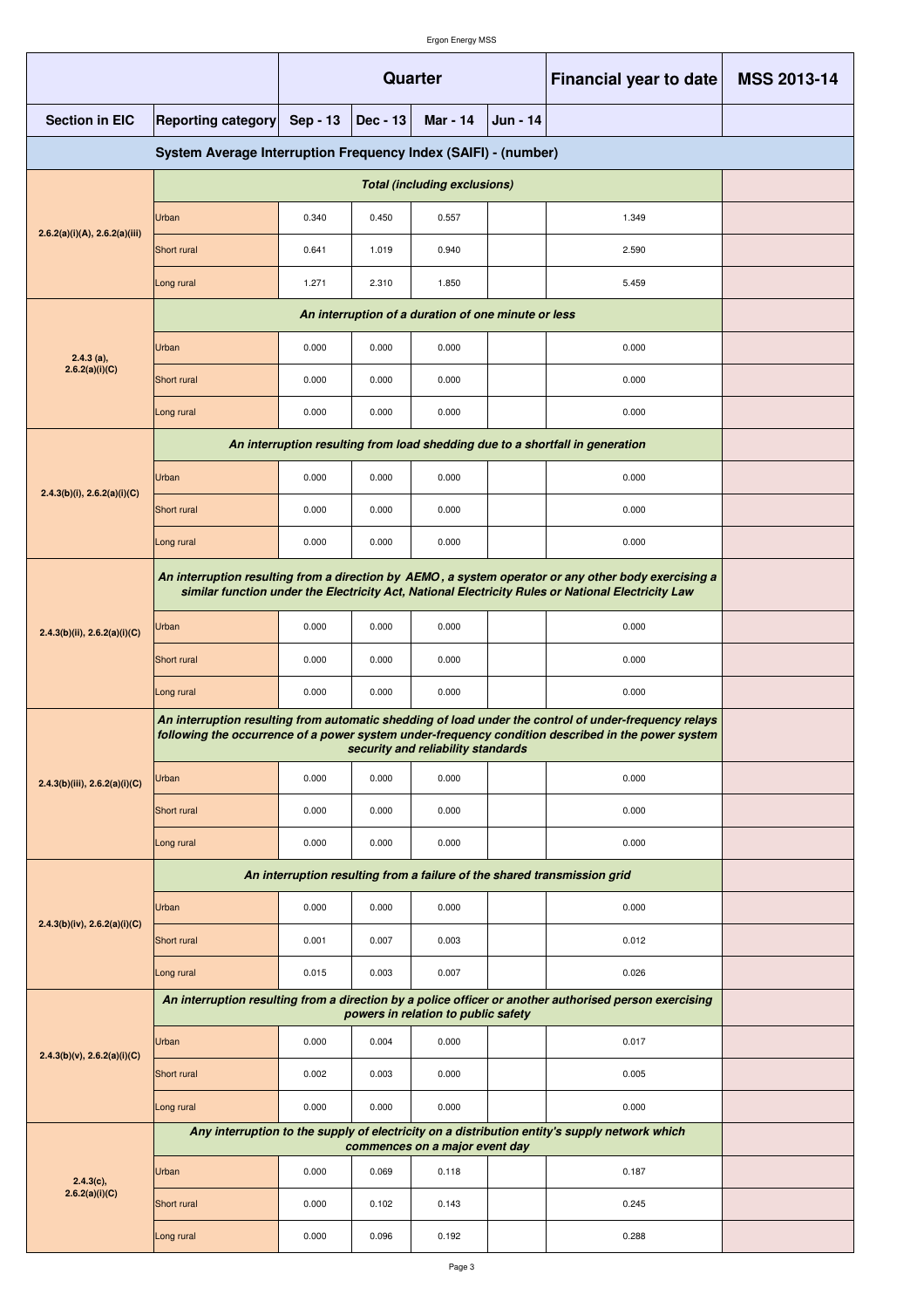## Ergon Energy MSS

| 2.4.3(d),<br>2.6.2(a)(i)(C)        | An interruption caused by a customer's electrical installation or failure of that electrical installation |       |       |       |       |  |
|------------------------------------|-----------------------------------------------------------------------------------------------------------|-------|-------|-------|-------|--|
|                                    | Urban                                                                                                     | 0.003 | 0.003 | 0.005 | 0.011 |  |
|                                    | Short rural                                                                                               | 0.004 | 0.008 | 0.006 | 0.017 |  |
|                                    | Long rural                                                                                                | 0.004 | 0.006 | 0.007 | 0.018 |  |
| 2.6.2(a)(iii)                      |                                                                                                           |       |       |       |       |  |
|                                    | Urban                                                                                                     | 0.003 | 0.076 | 0.123 | 0.215 |  |
|                                    | Short rural                                                                                               | 0.007 | 0.119 | 0.152 | 0.278 |  |
|                                    | Long rural                                                                                                | 0.019 | 0.105 | 0.206 | 0.331 |  |
| $2.6.2(a)(i)(B)$ , $2.6.2(a)(iii)$ |                                                                                                           |       |       |       |       |  |
|                                    | <b>Urban</b>                                                                                              | 0.337 | 0.374 | 0.434 | 1.133 |  |
|                                    | Short rural                                                                                               | 0.634 | 0.900 | 0.788 | 2.312 |  |
|                                    | Long rural                                                                                                | 1.252 | 2.205 | 1.644 | 5.128 |  |